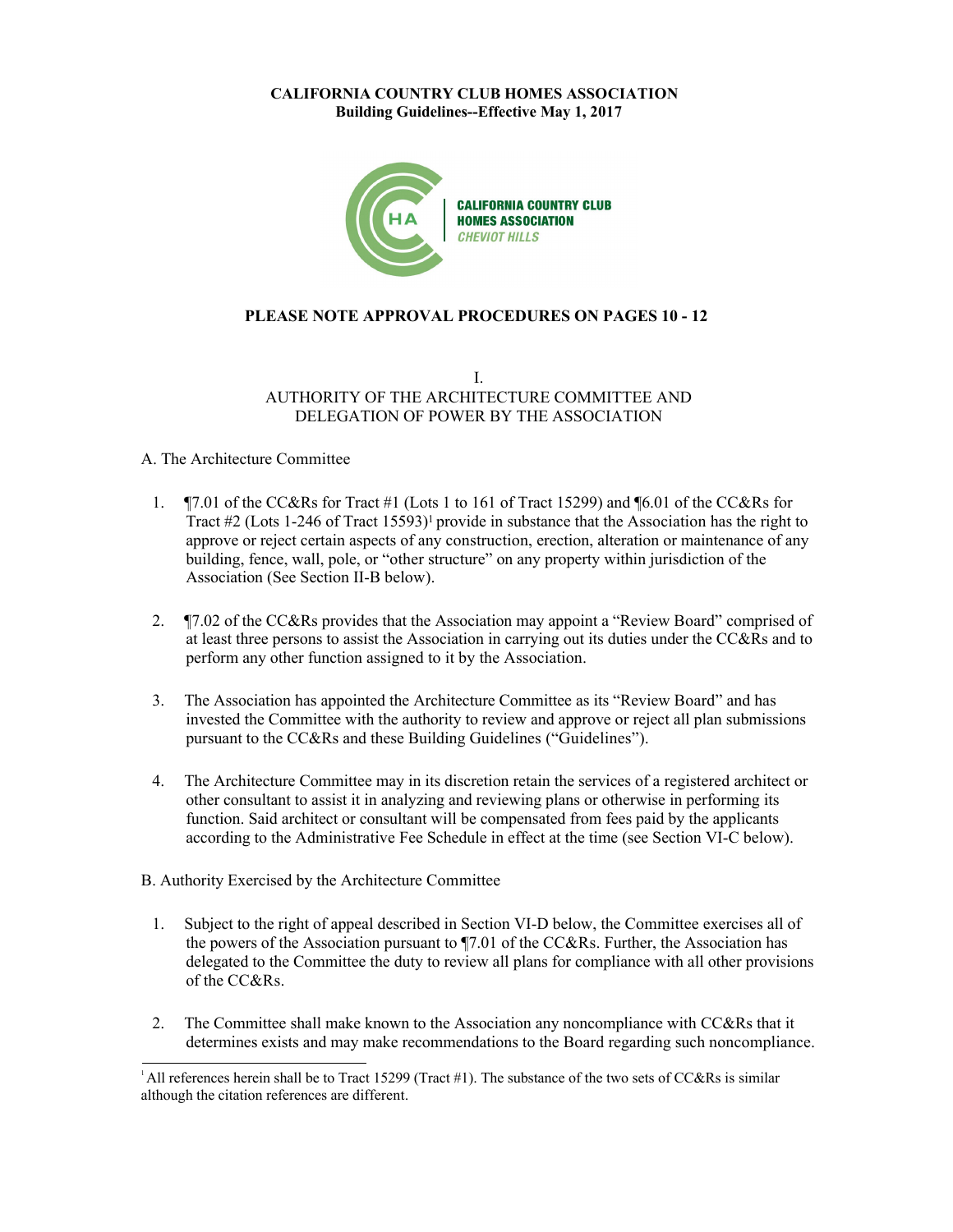3. Ultimately, the Association has the power to approve any plans or submissions and to take action in the event of noncompliance or violation of the CC&Rs. It is the intent of the Association, other than in special circumstances as determined by the Association, to invest the Committee with authority to make all determinations (see Appeal, Section VI-D below). The Association may on appeal or in its discretion reconsider a matter notwithstanding the action or recommendation of the Committee.

# II. PURPOSE AND INTERPRETATION OF BUILDING GUIDELINES

- A. Purpose of Guidelines
	- 1. These Guidelines are intended to guide and assist homeowners and their architects, contractors, and other consultants, as well as lenders and any other interested persons, in understanding how the Committee will generally apply the specific provisions of the CC&Rs and will in all likelihood exercise its judgment and discretion where such discretion is conferred upon the Association.
	- 2. The Committee is charged with applying the CC&Rs in a manner that will provide homeowners reasonable expectations through standardized building guidelines and consistent rules in order to preserve those qualities of the neighborhood generally considered to be desirable while giving homeowners flexibility to design, build, improve, or alter their homes as they consider appropriate.

## B. General Description of the Intent of the Guidelines

1. The Guidelines are intended to fulfill the Association's obligations to exercise its discretion under ¶7.01 of the CC&Rs, which states, in pertinent part:

"…The approval of said plans and specifications may be withheld not only because of their noncompliance with any of the specific conditions, covenants, and restrictions contained in this and other clauses hereof, but also by reason of the reasonable dissatisfaction of the Association with the grading plan, location of the structure on the building site, the color scheme, finish, design, proportions, architecture, shape, height, style, or appropriateness of the proposed structure or altered structures, the materials used therein, the kind, pitch, or type of roof proposed to be placed thereon, or because of its reasonable dissatisfaction with any or all other matters or things which, in the reasonable judgment of the Association, would render the proposed structure inharmonious or out of keeping with the general plan of improvement of said property or with the structures erected on other building sites in the immediate vicinity of the building site on which said structure is proposed to be erected…."

# C. Interpretation of the Guidelines

1. The CC&Rs and these Guidelines are independent of, and in addition to, any regulations imposed by the City of Los Angeles or any other governmental body or agency. Thus, a variance, permit, or entitlement by the City of Los Angeles, or any such governmental agency is irrelevant to the obligation of homeowners to comply with the CC&Rs and these Guidelines. Requirements that may be permitted by zoning, building or other ordinances, codes or regulations may be prohibited by the CC&Rs and these Guidelines. As between the City of Los Angeles Municipal Code R1 zoning amendment under Ordinance No. 184808 effective as of March 17, 2017 (hereinafter "R1V2") and these Guidelines, the more restrictive requirement in all cases shall control.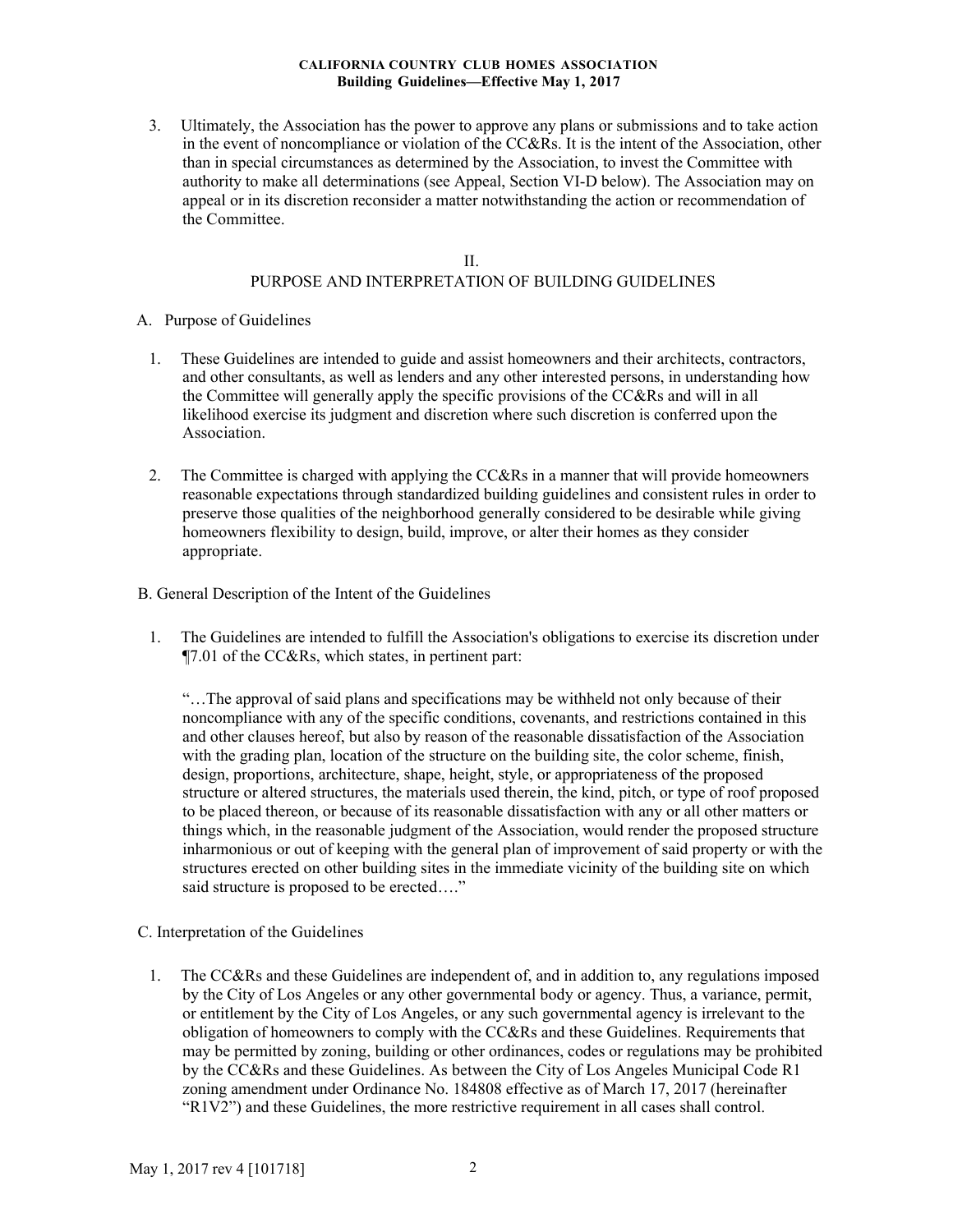- 2. These Guidelines are intended to be general statements of the applicable restrictions in the CC&Rs and of the intent of the Committee in exercising its judgment where it is entitled to exercise judgment. They are not immutable, and may be amended or modified by the Committee generally, or, if unique circumstances make it appropriate, as to any particular project.
- 3. These Guideline shall be interpreted in a fashion that best carries out the spirit and intent of the CC&Rs. Where the CC&Rs are specific, they control and anything inconsistent therewith in these Guidelines is ineffective. Where the CC&Rs are not specific or leave any particular matter for the approval of the Association, these Guidelines shall be interpreted so as to accomplish all of the following:
	- a) The avoidance of harsh contrasts in the visual appearance of any home (e.g. size, height, colors, style, exterior treatments) as perceived by the community;
	- b) The promotion of careful and well-conceived design of homes so that they harmonize with the community at large and the neighboring homes in particular;
	- c) The maintenance of building forms and outlines that readily become part of the terrain rather than intruding into it and commanding attention;
	- d) The compliance of design, materials, colors, finishes, embellishments and general site planning of each home with the specific requirements and general purpose of the CC&Rs and with the letter and spirit of the CC&Rs and of the desires of the community acting through the Committee.
- 4. The Committee cannot and will not take into consideration the appearance of any other aspect of the home not subject to the CC&Rs.
- 5. Where the restriction is specifically set forth in the CC&Rs, that fact is noted in **bold type** with the indication of the relevant section of the CC&Rs at the end of the guideline. As mentioned above, all references to sections of the CC&Rs are to those CC&Rs for Tract 15299 (Tract #1). CC&Rs for Tract 15593 (Tract #2) are comparable.
- 6. These Guidelines are not intended to be exhaustive or to cover every requirement of the CC&Rs. The failure to set forth particular requirements, whether or not specified in the CC&Rs shall not impair the power of the Committee to enforce such requirement.
- 7. Any particular guideline, other than one specifically required by the CC&Rs, may be waived or modified by the Committee so long as (i) there is a specific, unique, and compelling reason for such waiver and (ii) such waiver does not affect the compliance of the property or any improvement thereon with all the requirements of the CC&Rs or the spirit and intent of the CC&Rs and these Guidelines. No such waiver shall constitute a waiver of any other guideline or of the specific guideline in any other case. Such waivers are disfavored; economic or time constraints are not compelling reasons sufficient to justify such a waiver.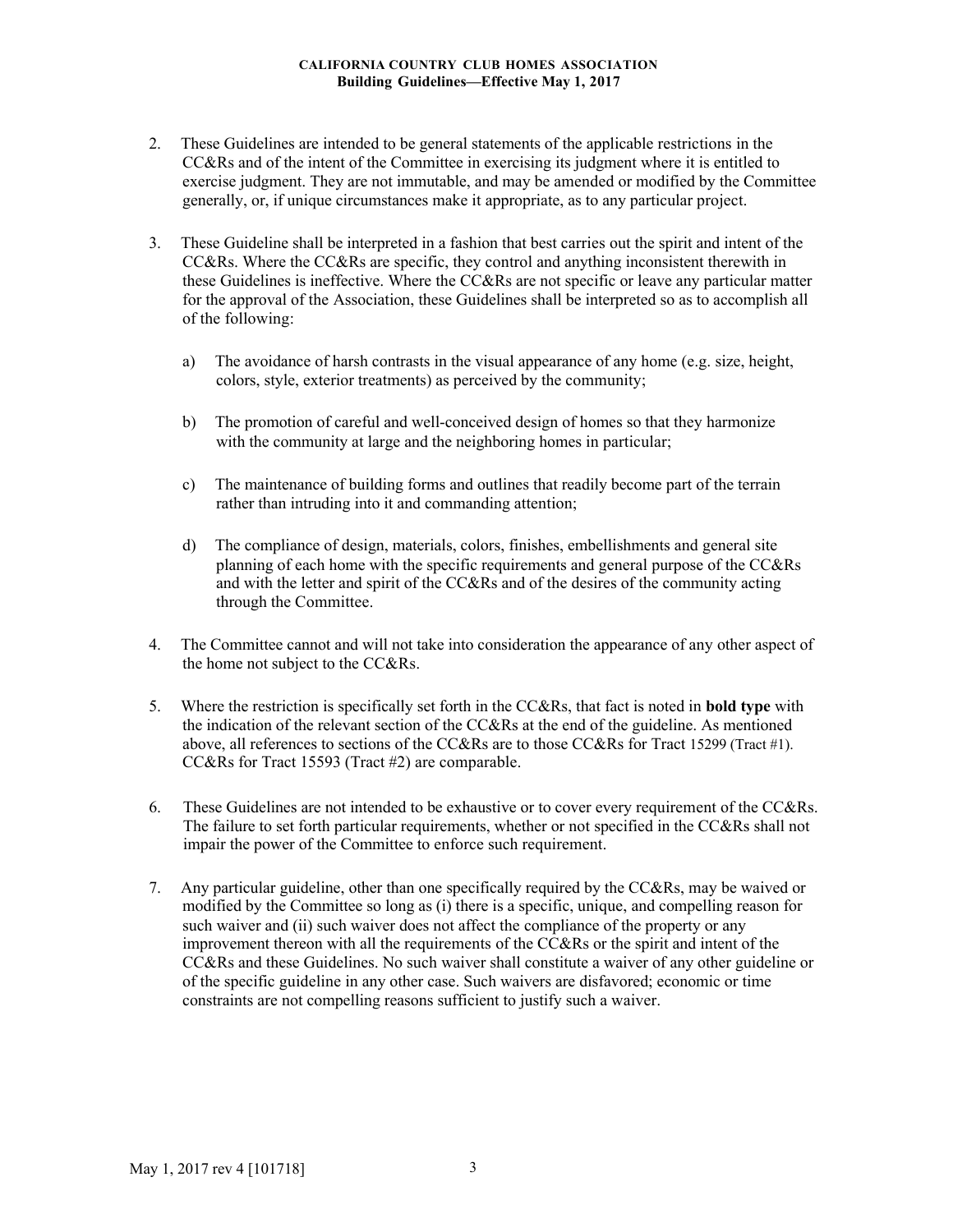#### III.

# APPLICATION OF THESE GUIDELINES

- A. New Construction.
	- 1. These Guidelines shall be applicable to all new construction in the Tracts covered by the Association (Tracts 15299 and 15593, City of Los Angeles). This includes homes, outbuildings and any ancillary improvements.
- B. Remodels, Alterations, Additions.
	- 1. These Guidelines shall be applicable to all remodels, additions, alterations, or other improvements in the tracts covered by the Association other than those set forth in sub-part C below.

#### C. Exceptions

- 1. Subject to the right of the Committee at its sole and unfettered discretion to require approval, these Guidelines will not, in the absence of such requirement by the Committee, be applicable to either of the following:
	- a) Improvements that are solely on the interior of a building and do not alter or affect in any way the exterior appearance, density, or mode of use of the property.
	- b) Exterior improvements of a value of less than \$15,000.00 that do not substantially affect or change the exterior appearance or density or mode of use of the property.
- 2. If the Committee decides that a proposed construction, addition, or alteration does not fall into one of the above exceptions, approval is required. This decision is final and conclusive. The Board shall not hear or grant any application to set aside or alter the determination of the Committee to require such approval.
- D. Property Not Subject to the CC&Rs.
- 1. These Guidelines are not applicable to any property not subject to the CC&Rs, unless the owner of such property by written covenant recorded with the County Recorder of Los Angeles County elects to make it subject to the CC&Rs.

### IV. SITE ADAPTATION

- A. Size and scale
	- 1. The size, scale and location of the house shall be directly and perceptually related to the nature of the terrain on which the house is built and its accommodation of the improvements. The height of the peak of the roof may not exceed twenty-eight (28) feet as measured from grade as defined by City ordinance to the top of the roof at that point.
	- 2. Subject to R1V2 (as defined in Article II.C.1 above), in order to control the size and the mass of a house, the allowable square footage of the house (including the covered porches and patios, the garage and all other structures considered part of the "dwelling house" as defined in the CC&Rs), measured from outside walls (i.e., the "footprint"), may not exceed 40% of the lot's square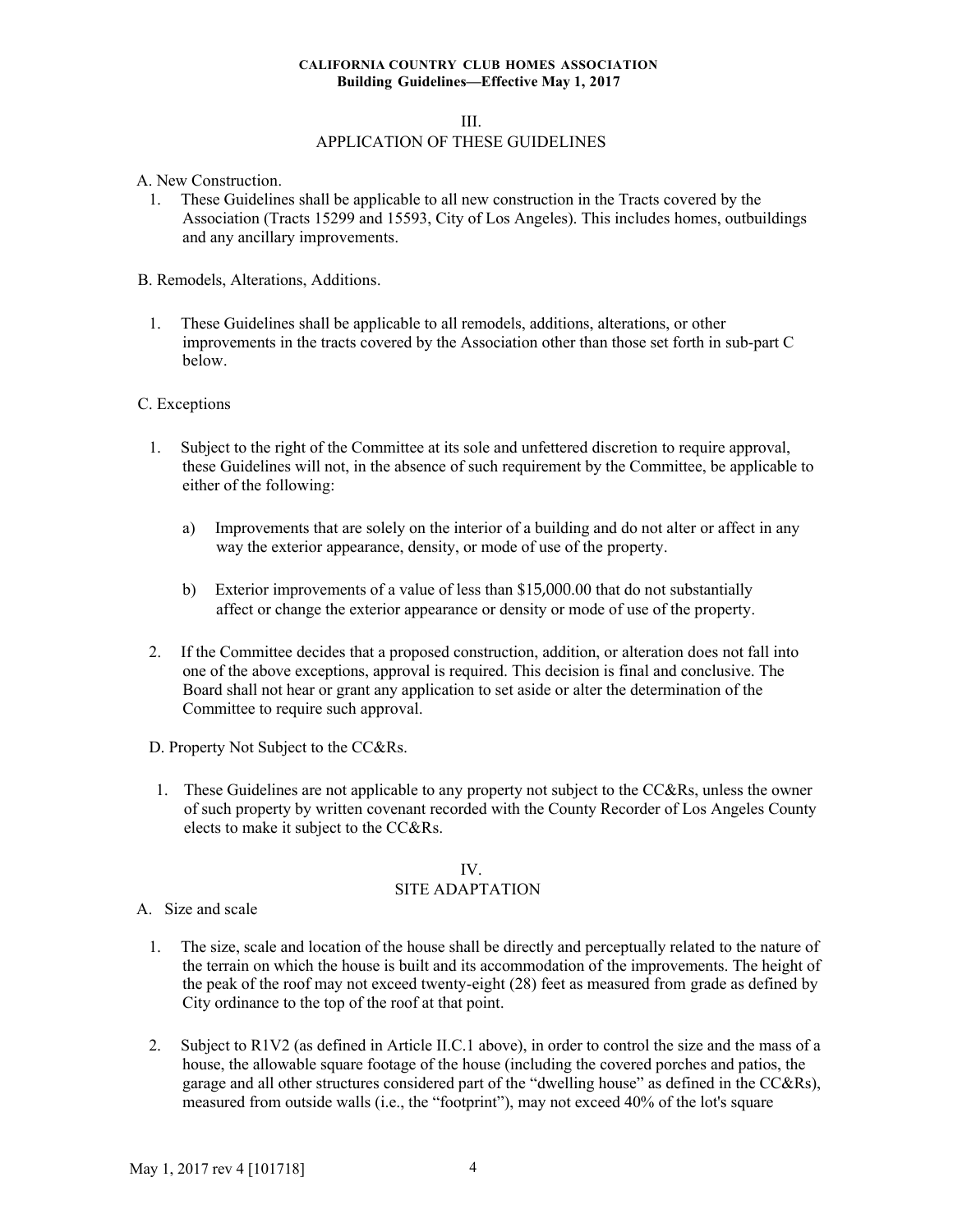footage plus 1,500 square feet. For example, for a 10,000 square foot lot, a two-story house with a first story square footage of 3,500 square feet and a second story square footage of 2,500 square feet would NOT be in compliance. [The maximum square footage allowed in this example would be 5,500, calculated as  $(10,000 \text{ x } .40) + 1500 = 5,500$ . Decks and other outbuildings whether or not considered part of the house will be considered on a case-by-case basis. As between R1V2 and these Guidelines, the more restrictive requirement shall apply in each instance.

- 3. **Separate buildings** (such as detached garage) **shall be located in the rear one-quarter of the property** and must conform to setbacks described in Section IV.B below. **On corner lots, such separate buildings shall be located at least twenty feet from the side street. [¶8.03]**
- 4. **If the front of a house on a corner lot is changed to face the other street, such change requires compliance with all setback requirements from the new direction, subject to the Association's determination. [¶5.04 &** ¶**11.01]**
- 5. **No building constructed elsewhere may be moved to the property except with the written permission of the Association. [¶5.03]** In the event such permission is given, these Guidelines shall apply to such moved building as if it were constructed on the site. The Committee shall have the right to make its approval subject to any conditions it considers reasonable.
- 6. **Houses must face the principal street on which they are located or, if on a corner lot and with the Association's approval, the side street. [¶5.04]**

## B. Setbacks

- 1. **Houses** and other structures (such as decks, garages, etc.) **shall have the setbacks from the streets on which they are located as described in Schedule "A" to the CC&Rs. [[¶5.04 & ¶7.01] The Association shall have the right to alter the extent and locations of the setbacks in any corner lot or lots from those described in Schedule "A"** of the CC&Rs**. [¶5.04]**
- 2. **Houses (other than houses on corner lots)** and other structures (such as decks, garages, etc.) **shall have a setback of at least five feet (5') from each sideline of the site on which it is located. [¶8.04]**
- 3. **Houses** and other structures (such as decks, garages, etc.) **built upon corner lots shall have the setbacks from the side street as described in Schedule "A" to the CC&Rs. [¶8.04]**
- 4. **Houses** and other structures (such as decks, garages, etc.) **must have a setback of not less than ten feet (10') from the rear lines of the site on which they are located. [¶8.03]**
- 5. **No portion of the house** or other structure (such as decks, garages, etc.) **shall encroach on any sideline set back area (as set forth in Schedule "A"), except that (a) eaves, porte-cocheres, open pergolas, uncovered porches, stoops or steps the balustrades or sides of which do not extend more than three feet above the level of the first floor of the house, may encroach on any such side line setback area, and (b) exterior chimneys may encroach for not more than twenty-six inches (26") into any such area. [¶8.04]**
- 6. **If two or more setback provisions from the same street are applicable to the same property, the provision requiring the greater setback shall control. [¶11.04]**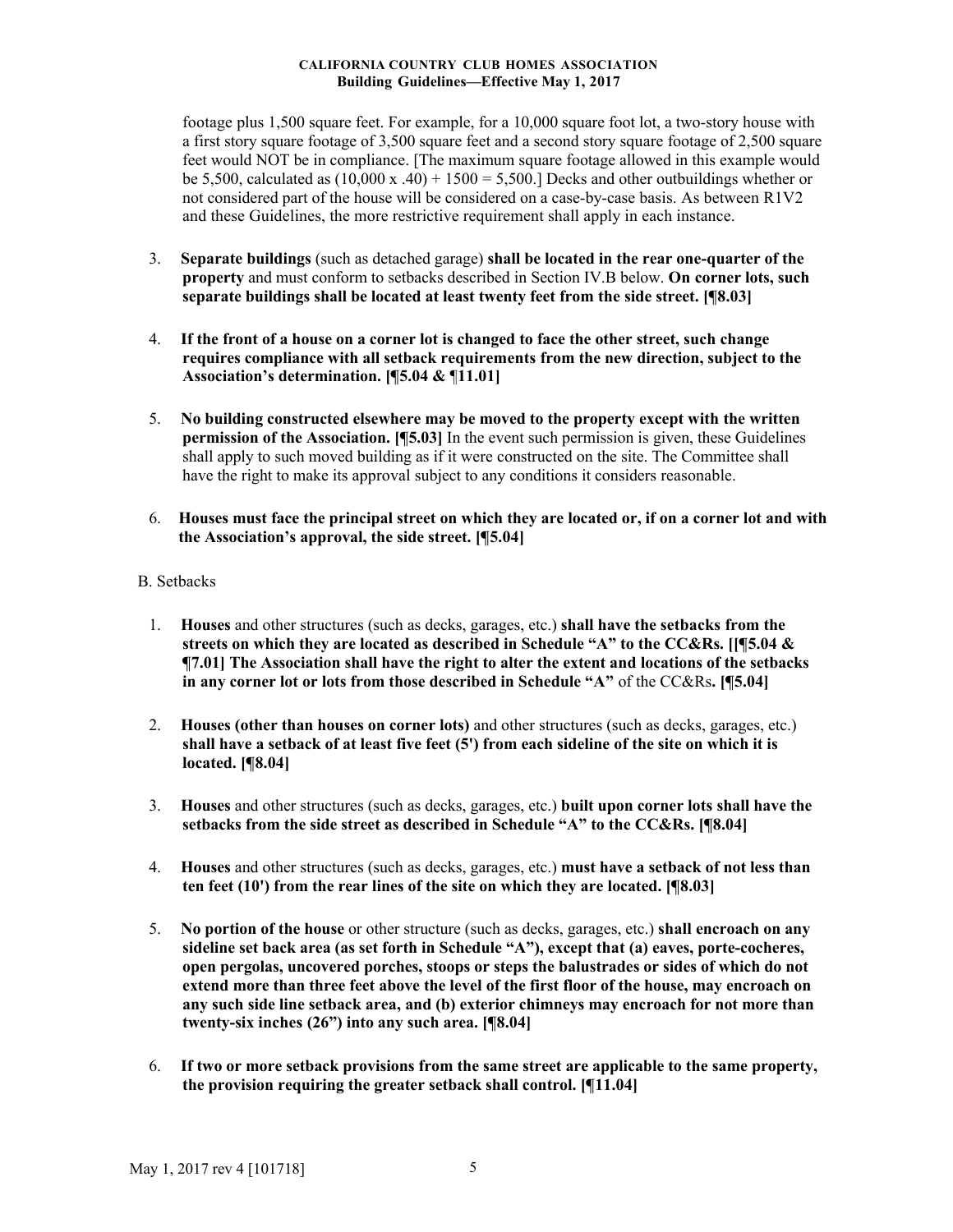- 7. **Where a lot is so irregular as to make it difficult to determine the side yard setback requirement, or for any reason the side yard is uncertain, the extent and location of all such setbacks shall be determined by the Committee, subject to appeal to the Board as provided in Section VI.D below, whose decision shall be final and conclusive. [¶11.02]**
- 8. New construction should employ varied setbacks from the front-facing street where possible to provide articulation and avoid a block-like appearance.

C. Number and Character of Stories

- 1. **No house may be higher than two stories. [¶5.01]** Third stories will not be approved. New construction shall generally limit the first story façade to not more than 12 feet at any of the front or side elevations measured from grade as defined by City ordinance, and continuing to the higher of (i) the horizontal plane of the top of the lintel or (ii) the point of connection of the façade to either an eave or second floor step-back or roof, in no event to exceed 10' from the level of the first story finish floor to the bottom of the second story joists, so as not to present a looming effect.
- 2. **Two story houses may not have a first story smaller than 1,000 square feet, excluding certain open areas** as set forth in ¶5.06 of the CC&Rs, **or a total square footage of less than 1,500 square feet. [¶5.06]**
- 3. Subject to R1V2 requirements, second stories must include appropriate step-backs of at least two feet from the plane of the first story, and may in no event overhang the first story, as seen from the street(s) on which the house is located so as to avoid a "stacking" or "box-like" effect.

# V. EXTERIOR APPEARANCE

### A. General

1. **The construction must be in harmony with the general plan of improvement of the property and with structures erected on other building sites in the immediate vicinity of the property for which approval is requested. [¶7.01]**

## B. Roofs

- 1. The roof, including at points of second-floor step-back, generally shall be pitched at not less than a 4:12 slope, with a maximum roof pitch of  $6:12$ . [[5.05]
- 2. Roofing material shall be non-reflective, of subdued color (e.g. no white or off-white), and shall not be made of gravel, crushed stone, or similar material. **All roofing materials are subject to the approval of the Committee**. [¶7.01]
- 3. Mounting of air conditioning or heating equipment on the roof where it is visible is not allowed. Where mounting of air conditioning or heating equipment on the roof is unavoidable, it shall be completely screened from view or may be enclosed in a roof well in which the height at its highest point does not exceed the maximum height of 28'-0" from grade as defined by City ordinance. The well is to be deep enough to conceal mechanical units so it will not be visible from street or reasonably from neighbors.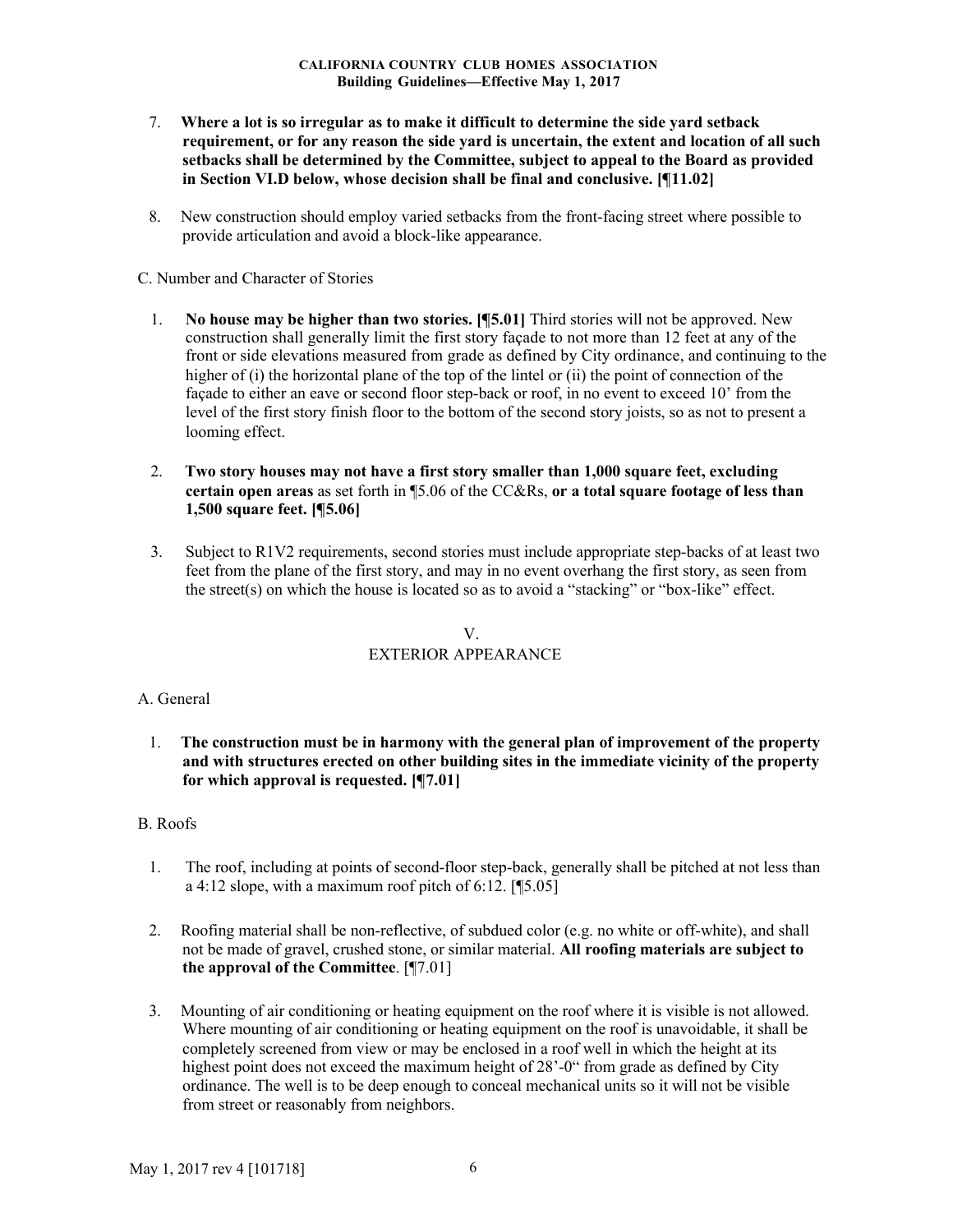4. Satellite dish, antennas, solar panels, and attic ventilation size and location are subject to Committee review and approval, and shall be installed so as to not be visible from any street and not substantially obstructive/obtrusive to neighbors. Satellite dishes shall not have a diameter greater than 24 inches.

# C. Glass and skylights

- 1. Skylights are to be the flat and low profile type. Size and location are subject to Committee approval.
- 2. Glass areas shall be organized with respect to exterior appearance rather than scattered at random. Glass commonly referred to as "reflective" glass may not be used.
- 3. Controlled skylights will be considered on a case-by-case basis. Considerations are locations with respect to the effect of sun reflection during the day, interior lighting at night, and the views from or into neighboring homes.

## D. Exterior Walls and Treatments

- 1. Exterior walls shall be wood-look, cement plaster, stone, brick, shingle, or masonry, in all events meeting the standards of the Los Angeles Building Code regarding flammability.
- 2. Decorative items and treatments, such as **railings, flagpoles, balconies, and the like, are subject to approval on a case-by-case basis. [¶7.01]**
- 3. Bold, bright, attention-getting colors (e.g. "day-glow orange," pink, "fire-engine red" and the like shall not be used on the exterior (trim or base).
- 4. Lighting shall be unobtrusive and shall not shine on neighboring properties.

# E. Fences and Walls

- 1. Fences shall be of simple design. Chain link may not be used on fences visible from the street.
- 2. **Fences and walls may not be more than thirty inches (30") high if within the front setback area** (20' from the property line in most cases) **or side setback area** (5' in most cases) **if a corner property. [¶6.02] Hedgerows and hedges within the front setback area** (20' in most cases) **or side setback area** (5' in most cases) **if a corner property shall be no more than three feet (3') high. [¶6.03] Fences and walls,** including hedges and hedgerows, **may not have a height greater than six feet (6') elsewhere. [¶6.01]**

# F. Exterior Equipment

1. Recreational items (e.g. pools, spas, tennis courts, play equipment, outdoor furniture) are subject to review and approval on a case-by-case basis with particular attention paid to restraints of site accommodation, visibility, fencing, lighting, noise, placement of mechanical equipment and the potential effect on neighboring properties.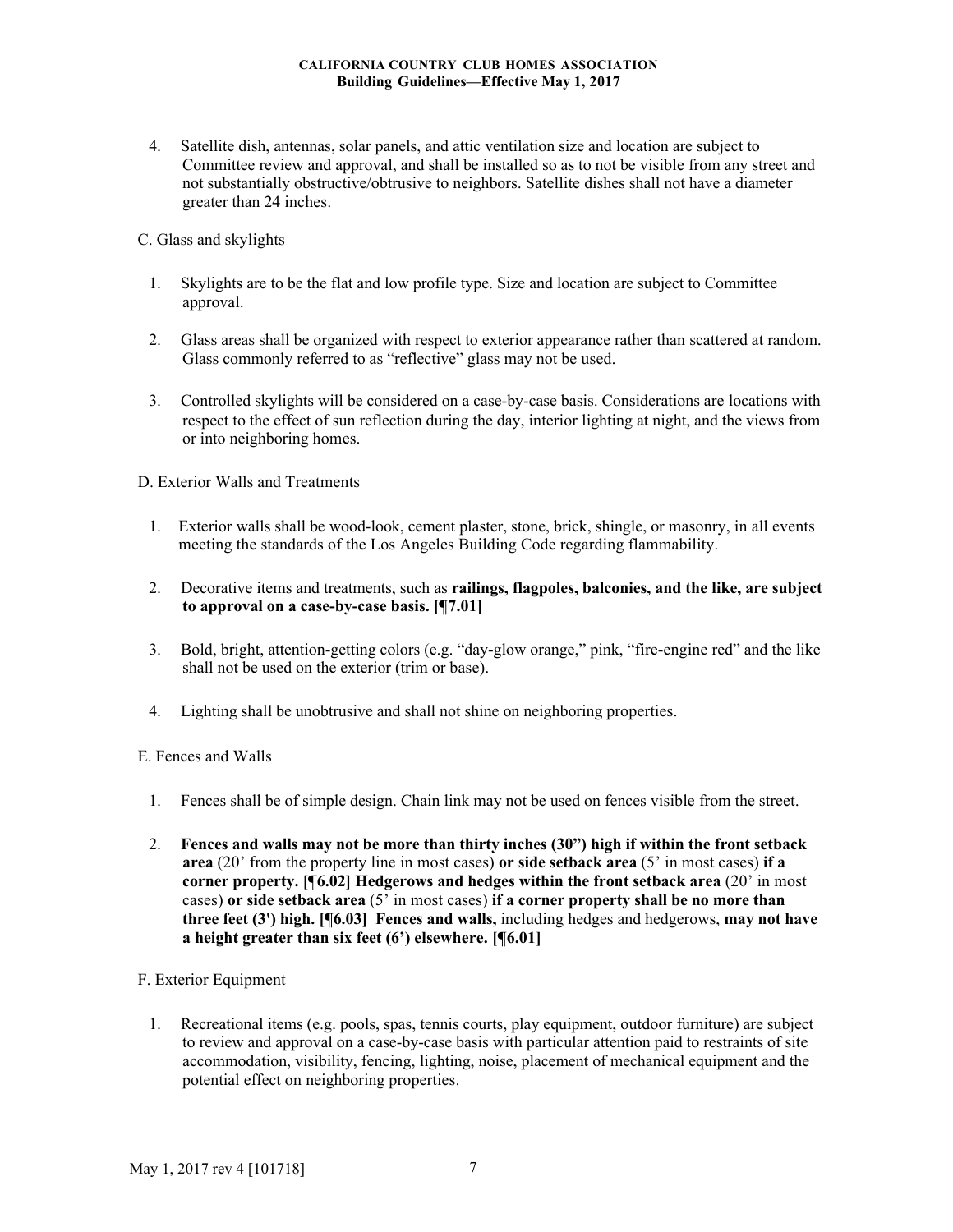- 2. Service areas shall be screened so as not to be visible from streets or adjoining properties.
- 3. Pool or spa equipment shall be placed underground where possible and shall be screened so as not to be visible from streets or from adjoining properties.
- 4. All exterior mechanical equipment shall be baffled for noise reduction in conformance with applicable ordinances of the City of Los Angeles, and shall not be so loud as to disturb neighbors.
- 5. **No signs or advertising devices may be erected except for one "for sale" or "for rent" sign no larger than eighteen by twenty-four inches, which must be** on a stake rather than a post **and behind the setback area as to the street.** These signs must be promptly removed within 48 hours after the close of escrow or the execution of the lease document, as applicable. This provision does not apply to any reasonable and non-intrusive sign containing a political endorsement during election campaigns or communicating participation in a security system. [Article 9]
- 6. Air conditioning units that are located in side yards may not be located within the side-yard setback area.

# G. Construction

- 1. Landscape shall be completed within six months following completion of construction, preferably to include at least one new tree in the parkway as appropriate.
- 2. Erosion, dust and fire hazards shall be minimized during construction and shall be controlled so as not to affect neighboring properties.
- 3. Retaining walls shall be scaled to be as unobtrusive as possible.
- 4. New watercourses formed by excavation and grading shall be controlled so as to prevent erosion of hillsides or damage to neighboring properties.
- 5. **An electric garbage disposal unit must be installed in the kitchen. [¶4.05]**
- 6. All construction must comply with all applicable statutes, codes, regulations, and ordinances of the City of Los Angeles or other governmental agency; however the requirements of these Guidelines and the CC&Rs are independent of and in addition to such statutes, codes, regulations and ordinances. In the case of conflict between any such requirements, the more restrictive requirement shall control.
- 7. A fence with screening shall be erected while significant construction is ongoing, i.e., major remodel or new construction. Debris and trash may not accumulate in visible areas during construction or at other times. Trash dumpsters may be used but must be permitted and marked with reflective material on all street-facing sides for night visibility. Trash dumpsters shall be removed promptly upon completion of construction.

# H. Maintenance and Repair

1. The land and all improvements shall be maintained in good repair at all times. The property shall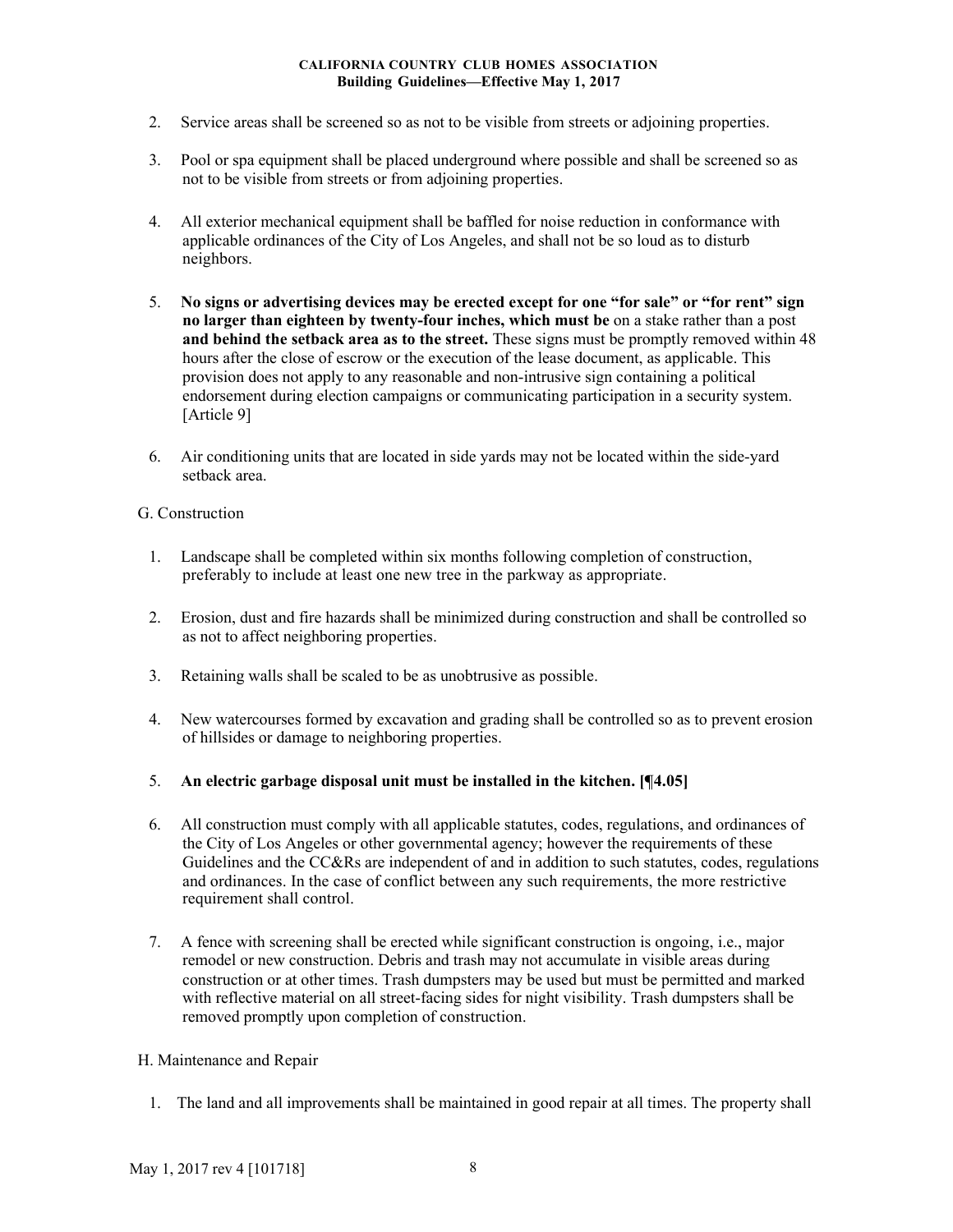be kept clear of debris, brush or other fire hazards.

2. Los Angeles Municipal Code provides that trash containers may not be placed before 5:00 p.m. of the day preceding the scheduled collection of any solid waste or left after 8:00 p.m. on the day of actual collection. Containers left in the street for extended periods are subject to citation and confiscation per ordinance.

## VI. ENFORCEMENT

## A. Penalties

- 1. Pursuant to the authority vested in the Committee as hereinbefore described, the Committee is empowered to enforce these Building Guidelines and the CC&R provisions applicable thereto.
- 2. In the event that the record owner of a property located within the Association fails to comply with these Guidelines, the Committee may impose fines in an amount equal to \$100 per day for every day of non-compliance, provided that the Committee first shall have furnished written notice of the non-compliant condition to such record owner, with particular reference to the Building Guideline or CC&R provision of concern, and allowed not less than 72 hours within which to comply, except in the event of a condition that is deemed an emergency or presents a danger to person or property, in which case compliance must be effected within 24 hours of such notice.
- 3. For purposes of this Article VI., written notice may be in the form of electronic mail.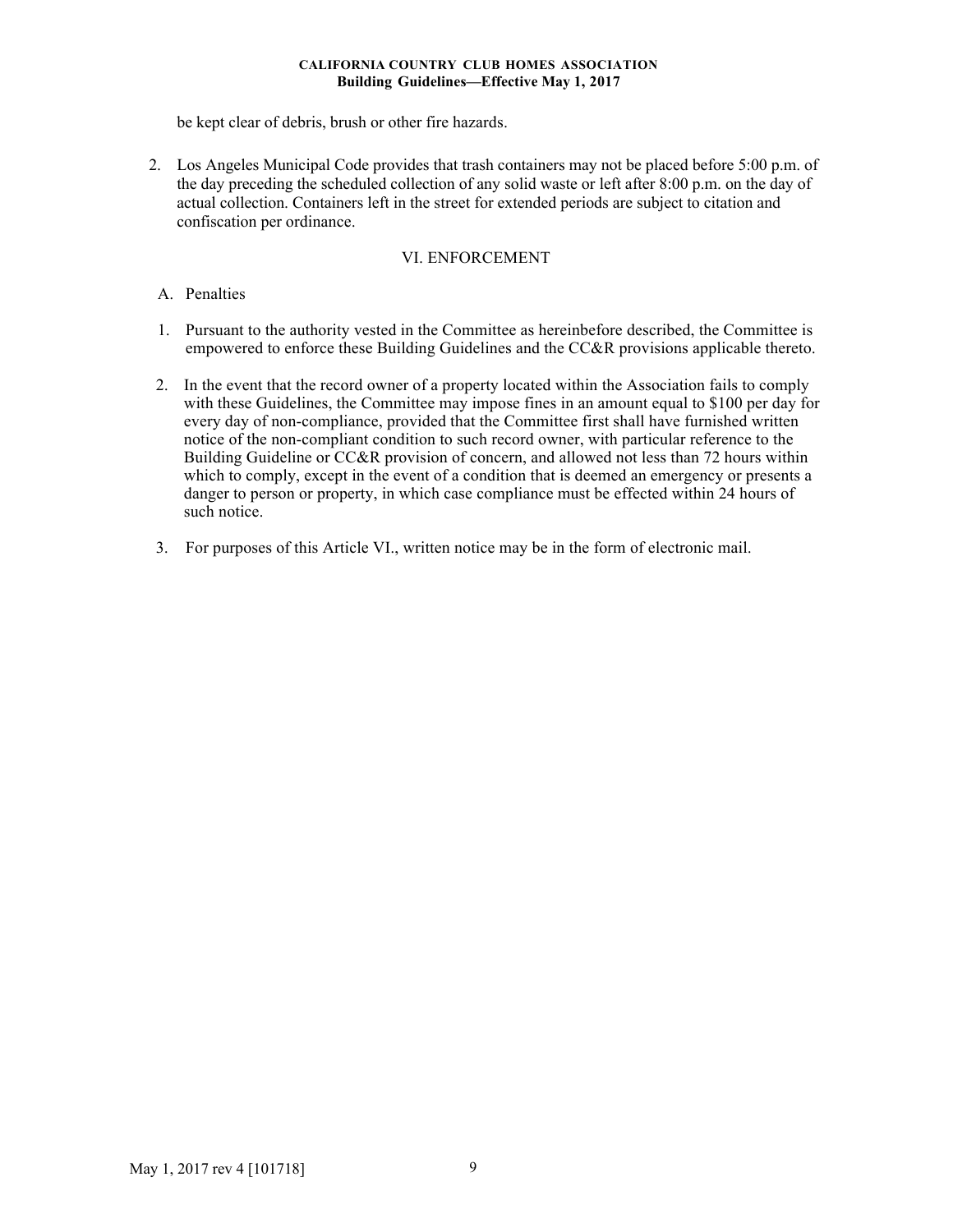### VI.

## PROCEDURE FOR OBTAINING APPROVAL

### A. Preliminary Approval

- 1. An applicant may obtain preliminary approval of design without submitting full working drawings. Final approval will still be required before construction commences.
- 2. In order to obtain preliminary approval, the applicant must submit a Request for Approval of Plans (in the form attached hereto), the Architectural Fee (see schedule of fees), along with preliminary site plan containing:
	- a) The date of the plan **contained** and the plan **contained** and **a** contained a set of the plan
	- b) The site address  $\frac{1}{\sqrt{2}}$
	- c) The tract and lot number
	- d) The name, address, phone number and email of the owner:

| Name:    |  |
|----------|--|
| Address: |  |
| Phone#:  |  |
| Email·   |  |

e) The name, address, phone number and email of the architect:

| Name:    |  |
|----------|--|
| Address: |  |
| Phone#:  |  |
| Email:   |  |
|          |  |

- f) A fair and accurate depiction of the topography of the site
- g) The dimensions of the proposed construction, including exterior dimensions, door and window dimensions, and all other dimensions reasonably necessary to fairly and accurately portray the final appearance of the structure(s) upon completion of the construction
- h) A fair and accurate depiction of the relationship of the proposed construction to other houses in the area using photos or drawings
- i) Sections and elevations that fairly depict the appearance of the structure when complete
- j) A floor plan, including skylights, equipment wells, etc.
- k) A roof plan
- l) A conceptual landscape plan, which fairly depicts the landscape of the site upon maturation and estimated heights (see Section V-E)
- m) Schedules of proposed materials and colors for all visible areas
- n) A proposed construction schedule (which need not be a critical path schedule)
- o) A proposed grading plan if construction is on a slope
- p) Any other submission required by the Committee.
- 3. The applicant must submit an application, the required fee, and a copy of this page with the location of each required element (Section VI-A-2) noted.

#### B. Final Approval

1. An applicant may obtain final approval after submission of a full set of FINAL PERMITTED DRAWINGS, which drawings shall be maintained by the Association.

2. Final permitted drawings include everything in Section VI-A-2 **in their final form**  plus samples of exterior materials and colors.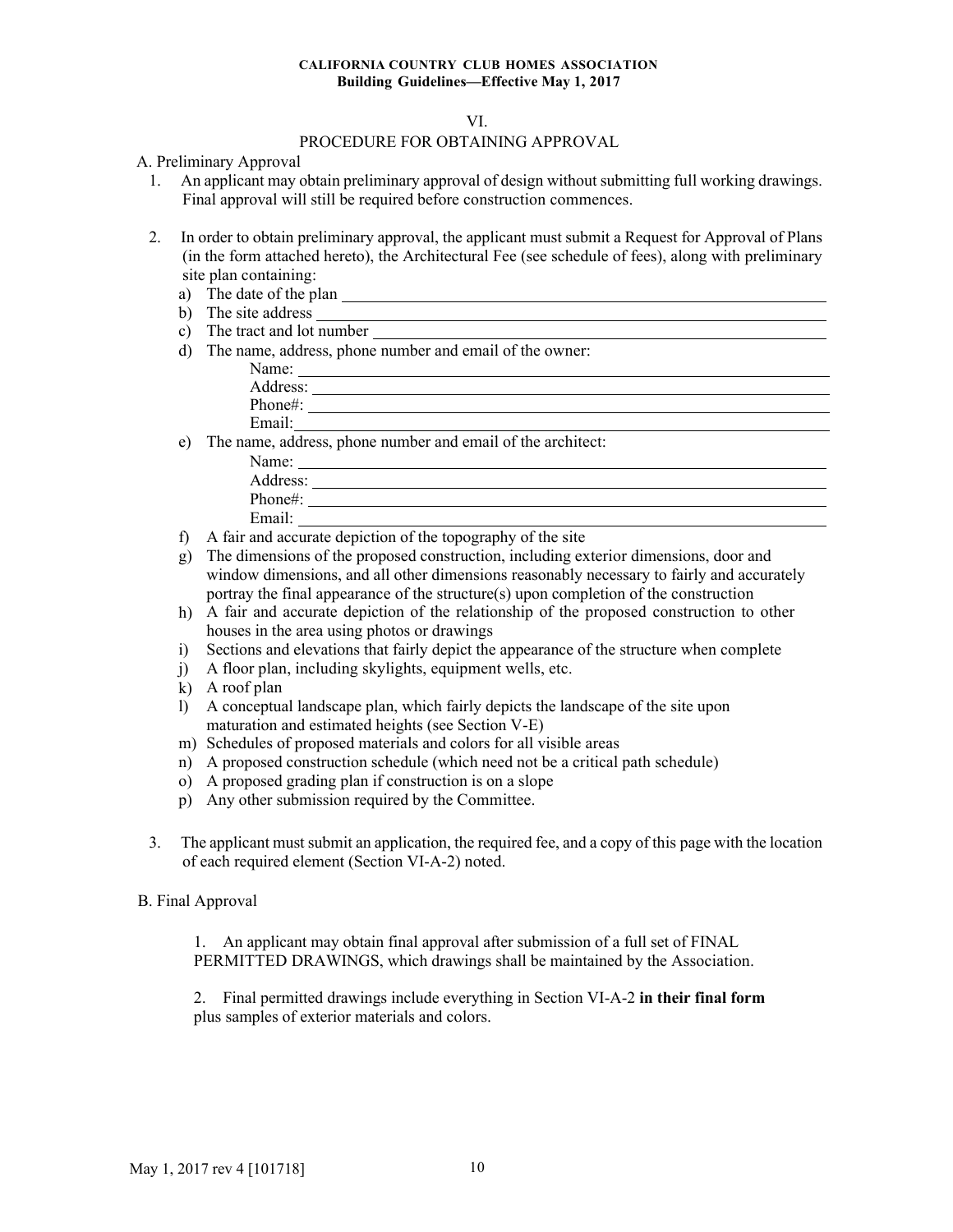## C. Fees

## 1. See **Architectural Fee Schedule** at www.cccha.org under **Association Documents**.

2. An additional late fee of \$750 will be charged to the homeowner if construction commences prior to Architecture Committee approval.

## **CONSTRUCTION MAY NOT COMMENCE UNTIL FINAL APPROVAL IS OBTAINED.**

Additional Checklist

Fees Enclosed  $\Box$ 

 $\Box$ Location of Required elements noted

D. General Provisions

- 1. The Association shall periodically review the fees for approvals and appeals. Fees generally are designed to defray the actual costs of the Association, including without limitation the fees for the Architect and any consultants retained by the Committee. The Committee shall not be empowered to act until such fee is fully paid.
- 2. If the Committee does not take action within thirty daysfrom the date of application, the submission shall be deemed disapproved. The time may be extended by agreement between the applicant and the Committee.
- 3. **The applicant shall notify the Committee promptly of any changes to any plans previously approved. No construction shall commence unless and until the Committee has approved any changes. [¶7.04]**
- 4. **Any improvements shall be constructed strictly according to the plans approved by the Committee. Any deviation therefrom or change that is not specifically approved shall be deemed construction without approval and therefore in violation of the CC&Rs. [¶7.04]**
- 5. **The Committee may inspect the construction at any reasonable time during normal business hours for compliance with the approved plans and the CC&Rs.** The Committee may inspect up to one year after completion of the construction. [¶7.05]
- 6. **The Association shall maintain a record set of final approved working drawings. [¶7.01]**
- 7. Special reviews or approvals based on asserted economic, personal or time constraints shall not be made.
- 8. Except with respect to properties that are continuously occupied, construction must start within 12 months after final approval or approval shall be deemed to have lapsed and a new application shall be necessary.
- 9. All approvals, partial and conditional approvals or disapprovals shall be in writing and transmitted to the applicant, with a copy to the Association and to any member of the Association who has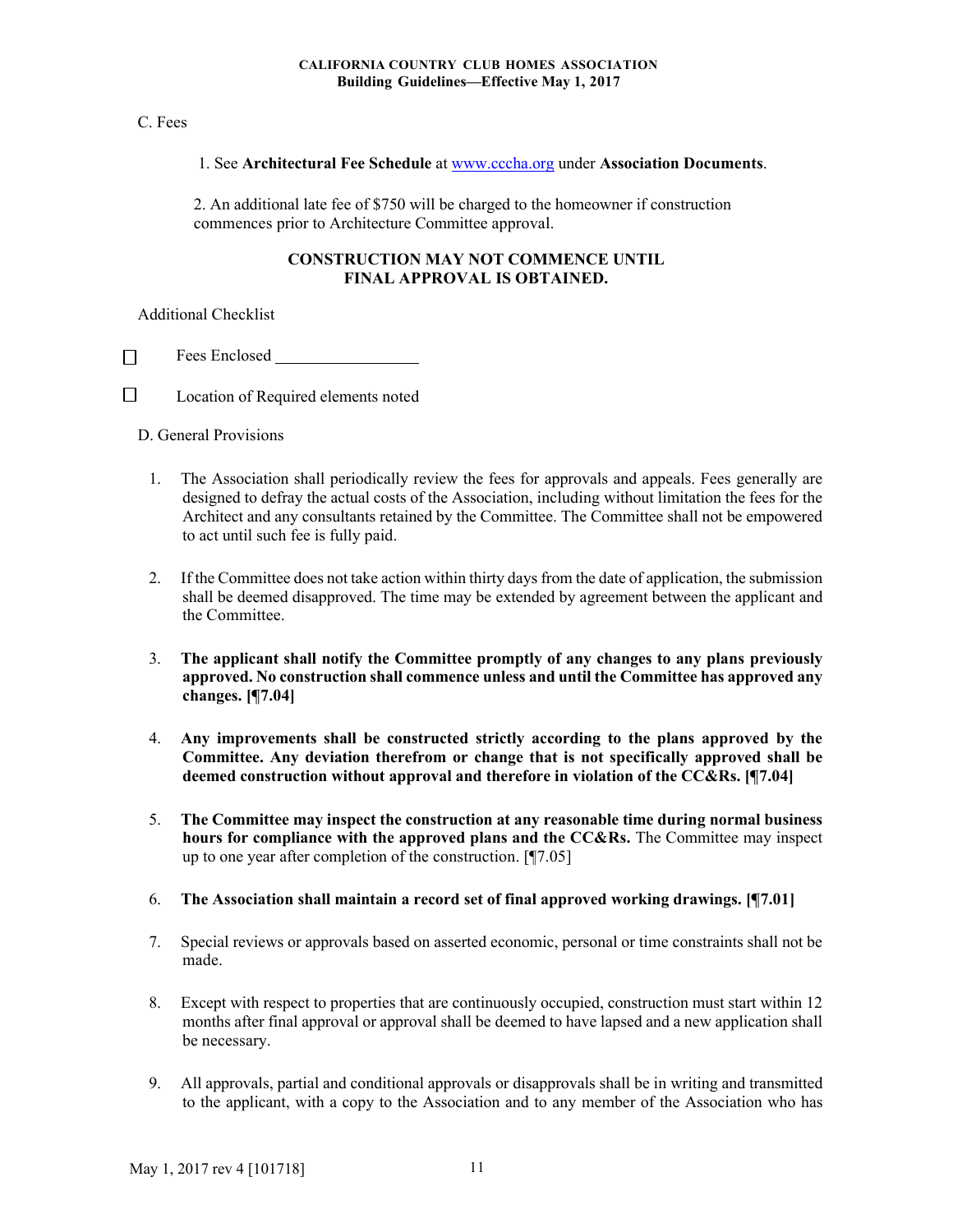requested a copy and paid any fee required by the Association.

# D. Appeals

- 1. In the event an applicant or any other member of the Association is dissatisfied with any approval, partial approval or disapproval by the Committee, such person may appeal to the Board of Directors of the Association (the "Board").
- 2. The appellant must notify ("Appeal Notice") a member of the Board's President within 10 business days after receiving the notification of the Architectural Committee's decision or such decision shall be deemed final and unappealable.
- 3. The Appeal Notice shall comprise a letter specifying the specific aspects of the Committee's decision that are being appealed, along with a check for \$50 to cover clerical costs.
- 4. The Board will hold a special Appeal Meeting within 30 days after receipt of the Appeal Notice from the appellant, which meeting the Board will endeavor to schedule at a day and time that is convenient for the appellant as well as the Board members. The Board will give the appellant at least two weeks' notice of the date of the Appeal Meeting. The Appellant is responsible for paying any additional Architect fees incurred for the appeal.
- 5. The Board in its discretion may notify the neighbors contiguous to the site under appeal (i.e., three houses on all sides) of the day and time of the Appeal Meeting and invite them to forward written comments to the Board for consideration.
- 6. The Board will notify the appellant of its decision in writing within 14 days after the Appeal Meeting. The Board's decision shall be final.